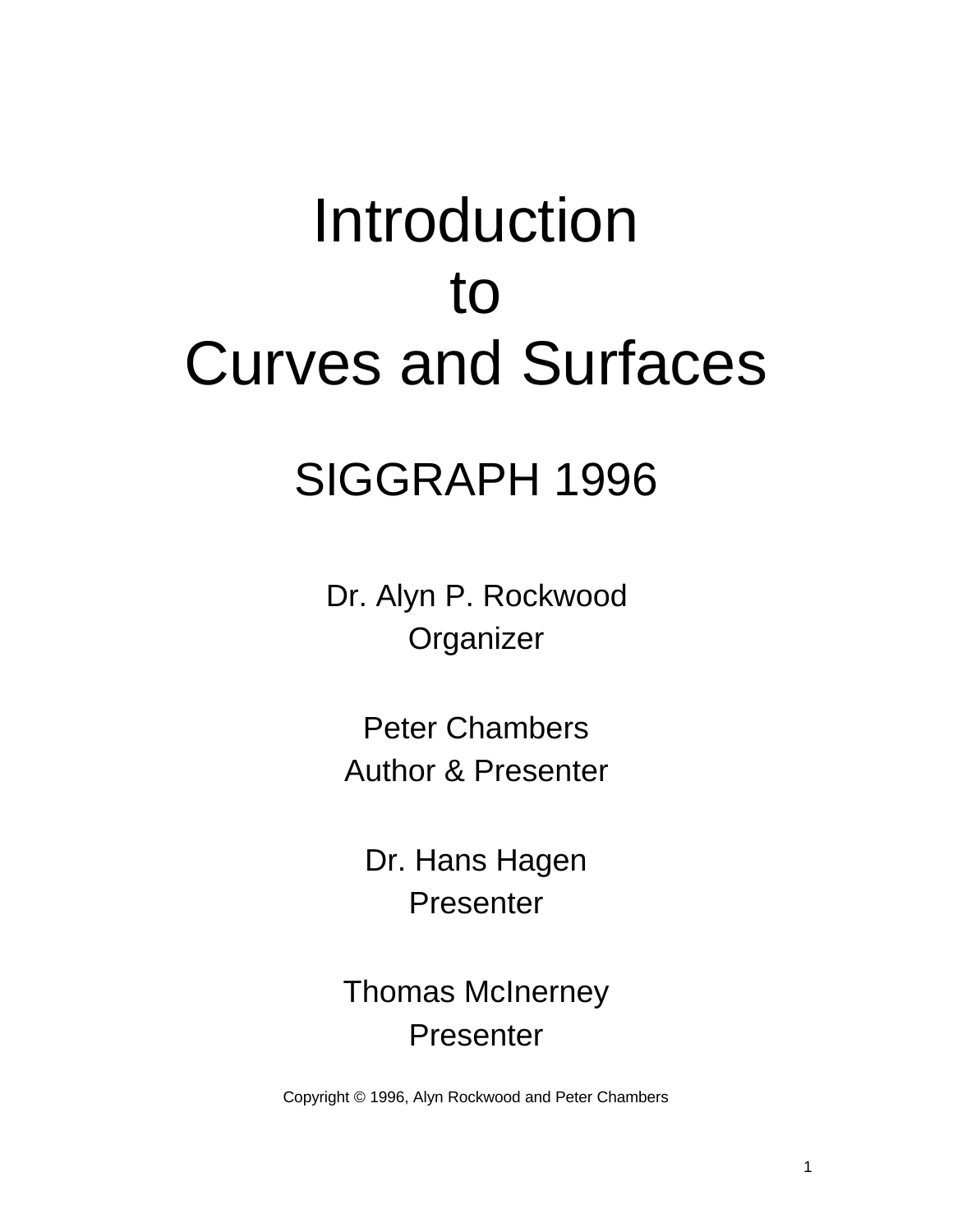## Abstract

This course presents an introduction to CAGD—Computer-Aided Geometric Design. The mathematical tools required to create well-behaved curves and surfaces are covered, together with efficient algorithms for their implementation. Topics covered include basis functions, Bézier curves, B-splines, and surface patches.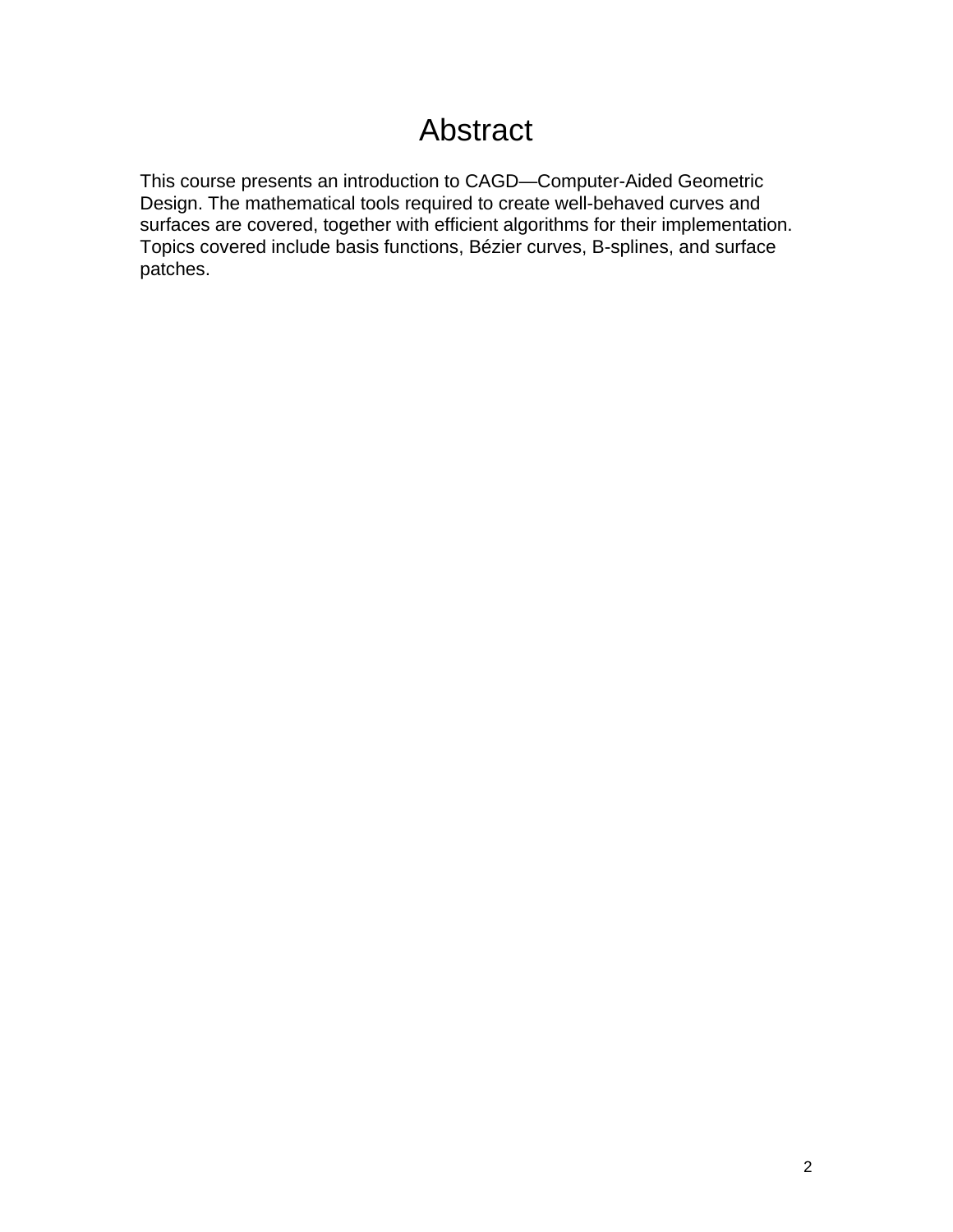## Table of Contents

<span id="page-2-0"></span> $\boxed{\equiv}$ 

| <b>Topic</b>                   | Page |
|--------------------------------|------|
| Introduction to CAGD           | 10   |
| <b>Preliminary Mathematics</b> | 18   |
| The Bézier Curve               | 32   |
| <b>Blossoms</b>                | 53   |
| The B-Spline Curve             | 64   |
| <b>Surfaces</b>                | 76   |
| <b>Bibliography</b>            | 87   |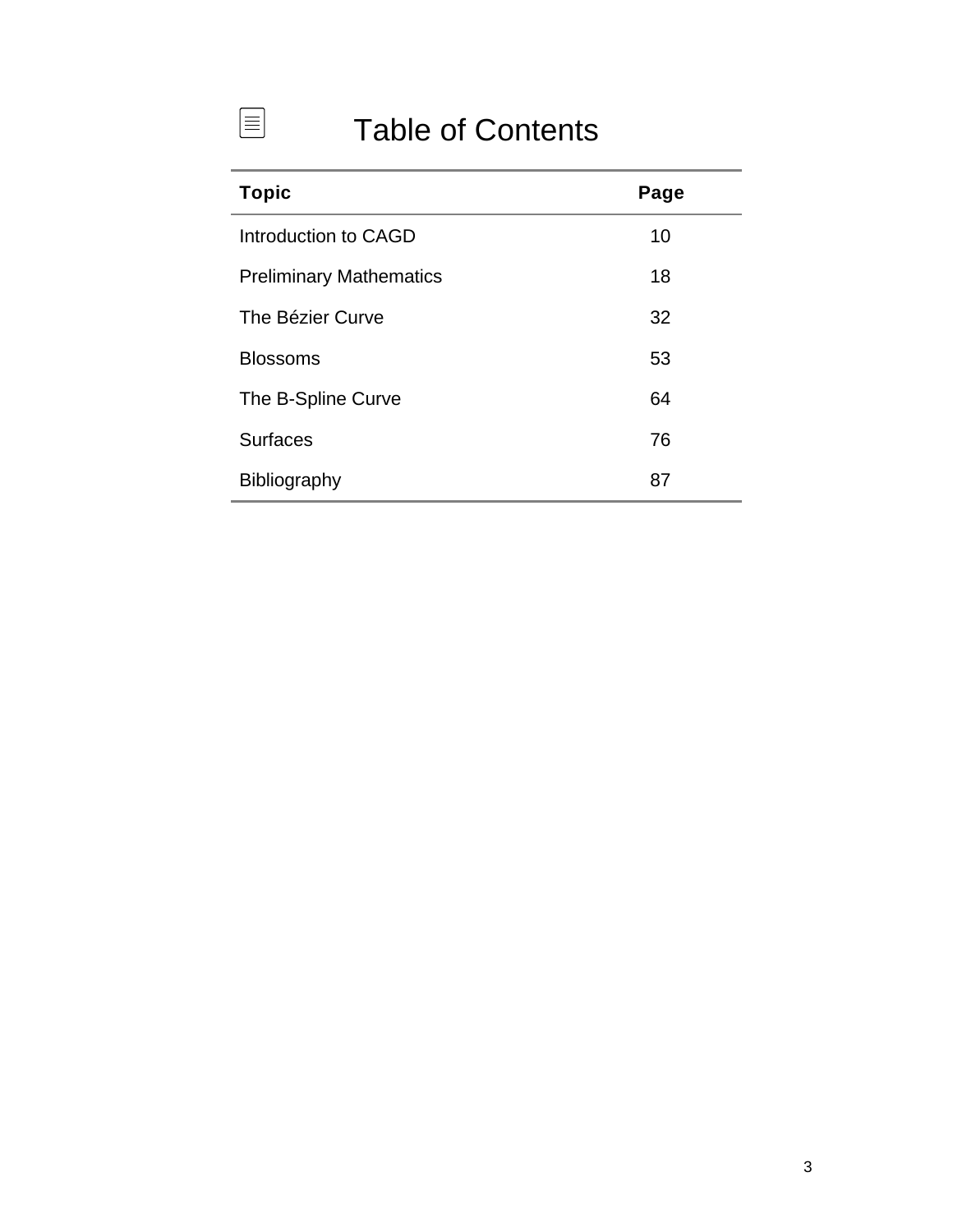## Course Contributors

## Dr. Alyn P. Rockwood

Alyn P. Rockwood completed B.S. and M.S. degrees in mathematics at Brigham Young University and a Ph.D. at the Dept. of Applied Mathematics and Theoretical Physics of Cambridge University, Cambridge, England. He worked in industrial research for 13 years, including supervisory and research positions at Evans and Sutherland Computer Corp. and Silicon Graphics, Inc. He was involved in flight simulation, CAD/CAM and surface rendering projects at these companies.

Currently, he is on the computer science faculty at Arizona State University. His interests include computer graphics, scientific visualization and computer aided geometric design. He has several patents and many publications in these fields.

### Peter Chambers

Peter Chambers received his B.Sc. from the University of Exeter, England, and his M.S. from Arizona State University. Peter is an Engineering Fellow in the Advanced Multimedia Group at VLSI Technology, Tempe, Arizona. His areas of interest at VLSI include circuit design, computer architectures, and peripheral interfaces for personal computers.

Peter has architected and designed numerous products, including the Input/Output systems for minicomputers, and many large integrated circuits. Peter's other interests include high level hardware description languages, techniques for robust design, and interface performance analysis.

Peter's involvement with Arizona State University includes research on texturing methods in computer graphics and interactive learning tools. His most recent publication is Interactive Curves and Surfaces, in collaboration with Alyn Rockwood, upon which these course notes are based.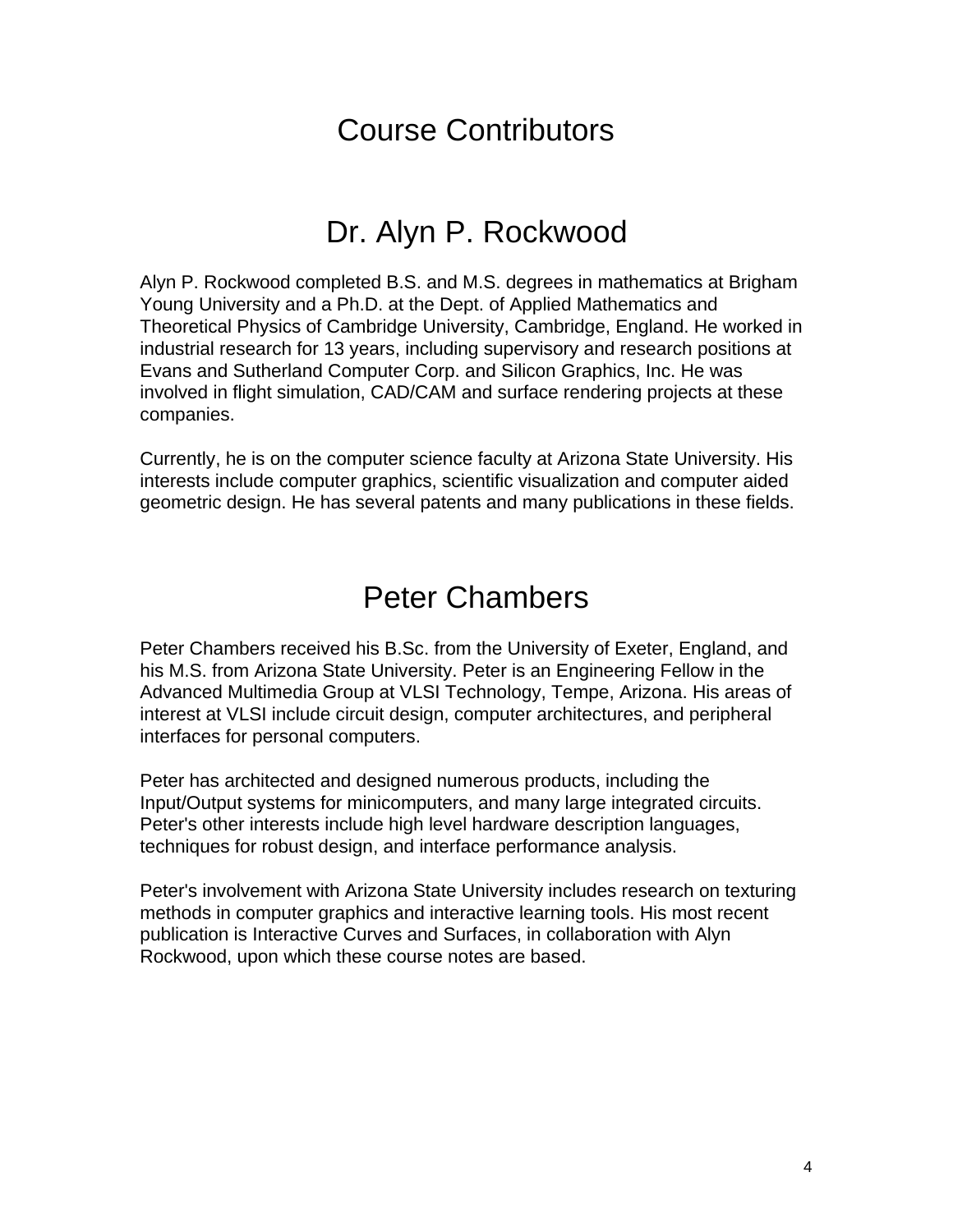## Dr. Hans Hagen

Hans Hagen is a professor of computer science at the University of Kaiserslautern, Germany. His research centers on geometric modeling and scientific visualization.

Dr. Hagen received his B.A. and his M.S. from the University of Freiburg and his Ph.D. from the University of Dortmund. Before moving to Kaiserslautern he held faculty positions at the University of Braunschweig and at Arizona State University. He is one of the current directors at the Dagstuhl Conference and Research Center.

Dr. Hagen is on the editorial board of Computer Aided Geometric Design, Transactions on Visualization and Computer Graphics, Computer Aided Design, Computing, and Surveys on Mathematics for Industry.

## Thomas McInerney

Thomas McInerney writes code for Apple Computer during his summers. His interests are in computer graphics and computer networks. He is completing his B.S. in Computer Science from Arizona State University. He is also writing the Java version of the curves and surfaces book with Alyn Rockwood and Peter Chambers.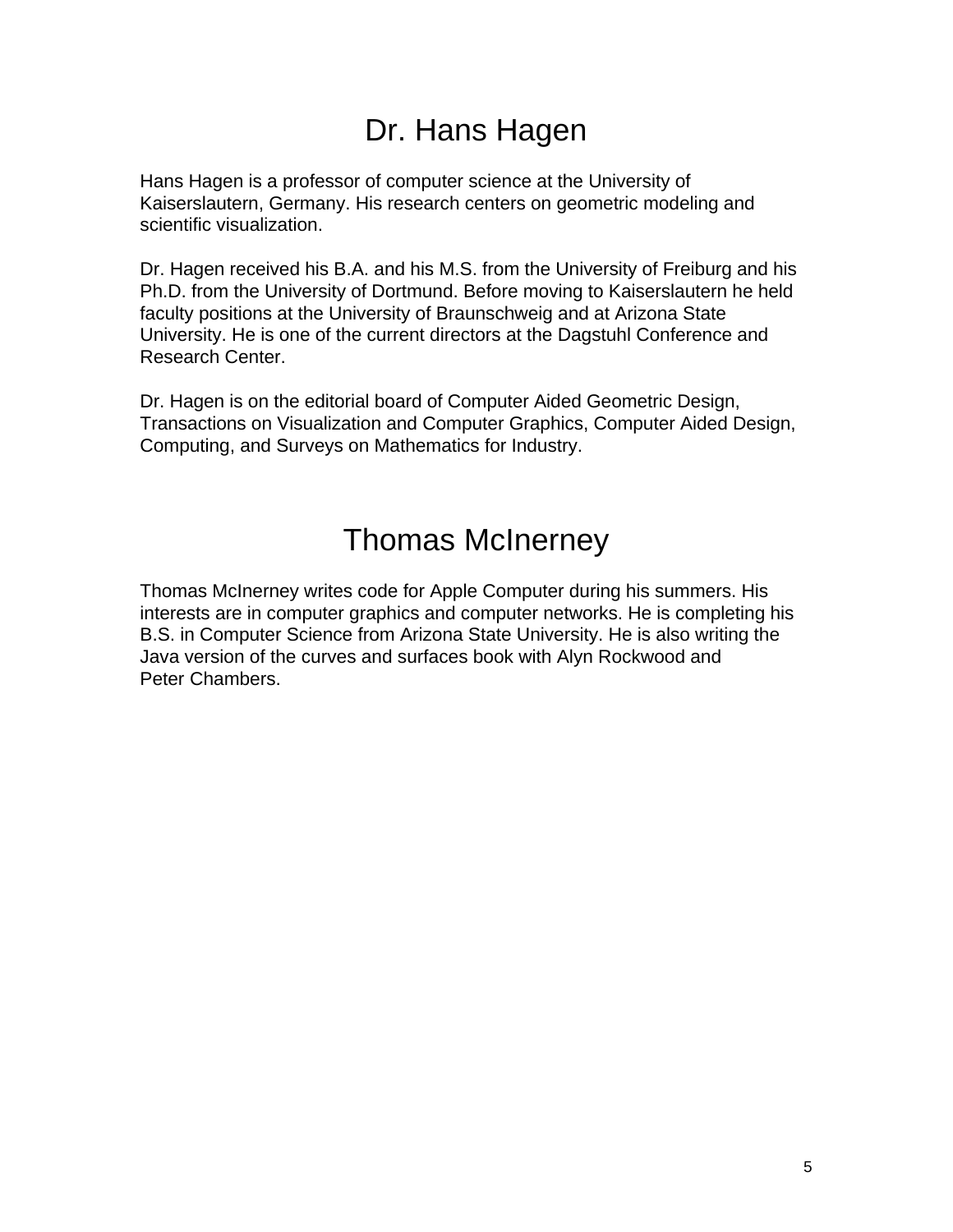#### **Interactive Curves and Surfaces:**

#### **A Multimedia Tutorial on CAGD**

#### Alyn Rockwood Peter Chambers Arizona State University VLSI Technology, Inc.

*Now available*−−this book/disk package is an interactive multimedia software tutorial on computer-aided geometric design that runs under Windows 3.1 and Windows 95.

**This innovative tutorial allows you to:**

- Learn and understand the uses of computer-aided geometric design (CAGD) in science and industry.
- Become familiar with standard ways of creating curved lines and surfaces, including Bézier curves, B-Splines, and parametric surface patches.
- Understand the mathematical tools behind the generation of these objects, and the development of computer-based CAGD Algorithms.
- Use powerful interactive test benches to explore the behavior and characteristics of the most popular CAGD curves.

**CONTENTS:** Introduction to CAGD Blossoms Preliminary Mathematics The B-Spline Curve The Bézier Curve **Rational Curves** Interpolation Surfaces

Two 3.5" diskettes with accompanying paperback book ISBN 1-55860-405-7 / Price: \$59.95

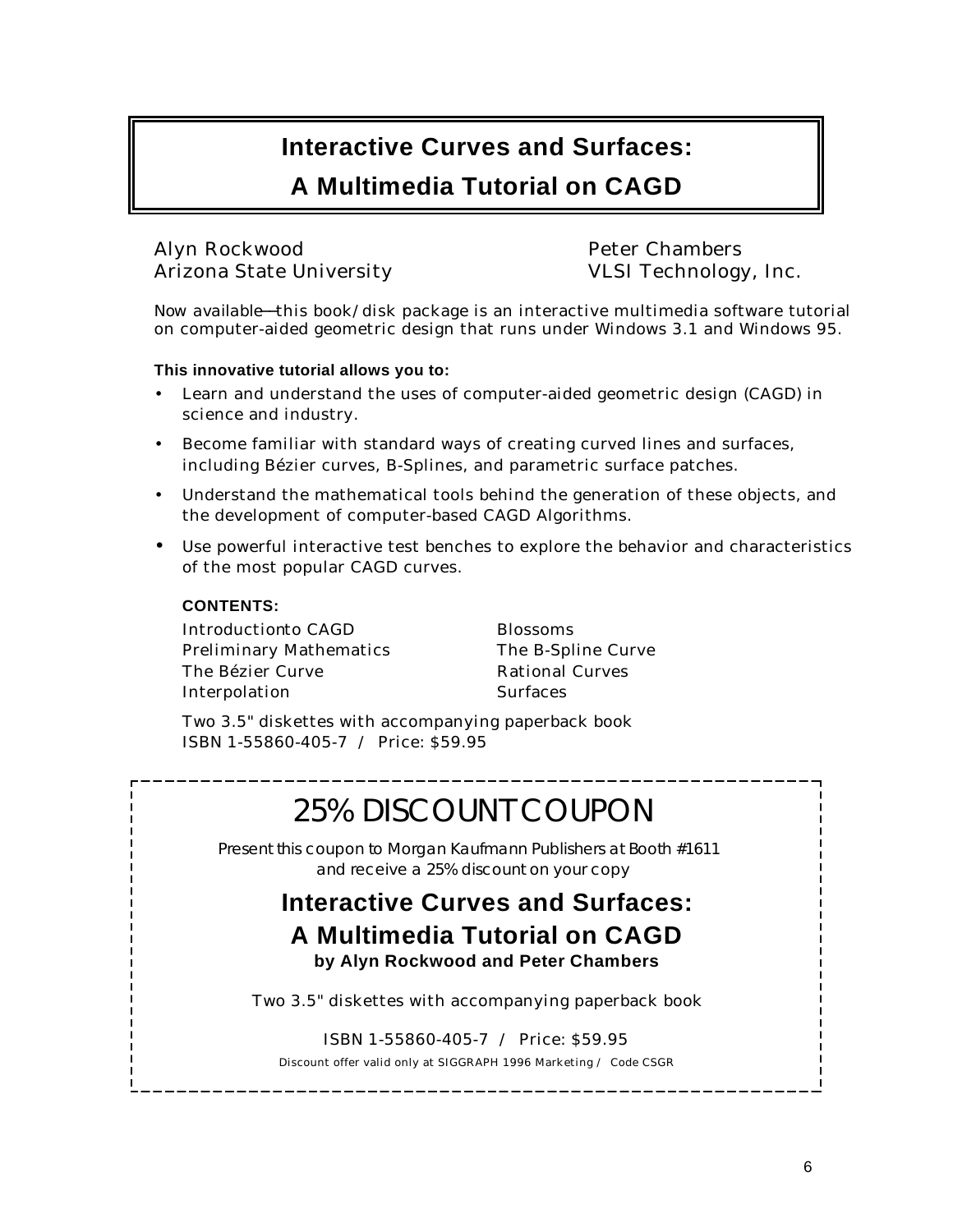## Contact Information

## Alyn Rockwood

Dr. Alyn P. Rockwood Department of Computer Science Arizona State University Tempe Arizona 85287 Phone: 602 965 8267

email: rockwood@asu.edu



## Peter Chambers

Peter Chambers VLSI Technology

8375 South River Parkway Tempe

Arizona 85284



Phone: 602 752 6395

email: peter.chambers@vlsi.com

## Hans Hagen

Prof. Dr. Hans Hagen University of Kaiserslautern FB Informatik / AG Hagen 36/226 Postfach 3049 67663 Kaiserslautern **Germany** Phone: 49 631 205 4071

email: hagen@informatik.uni-kl.de

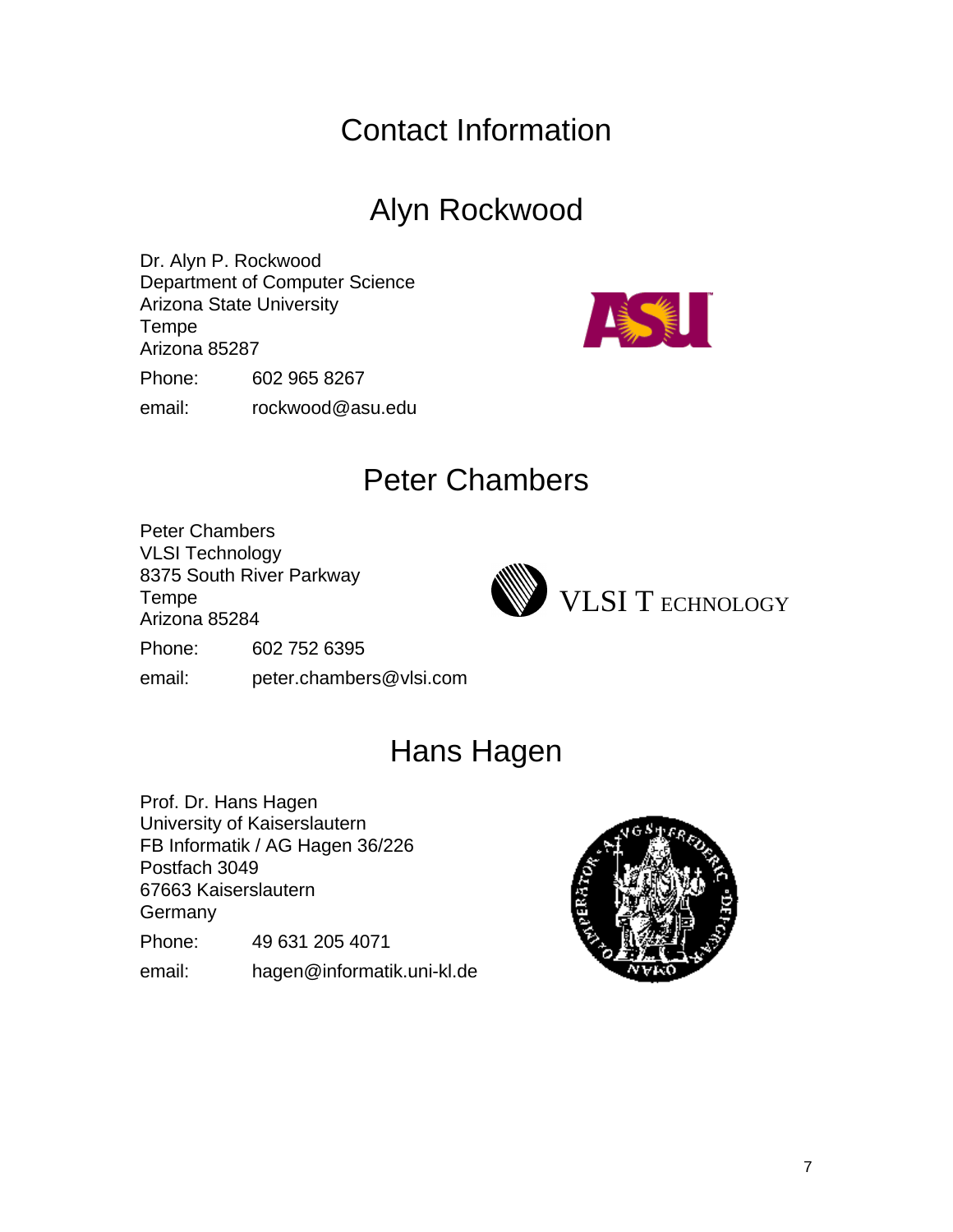## Thomas G. McInerney

Thomas G. McInerney 2929 N. 70th St. # 2089 **Scottsdale** Arizona 85251 Phone: 602 970 7643

email: tgm@asu.edu